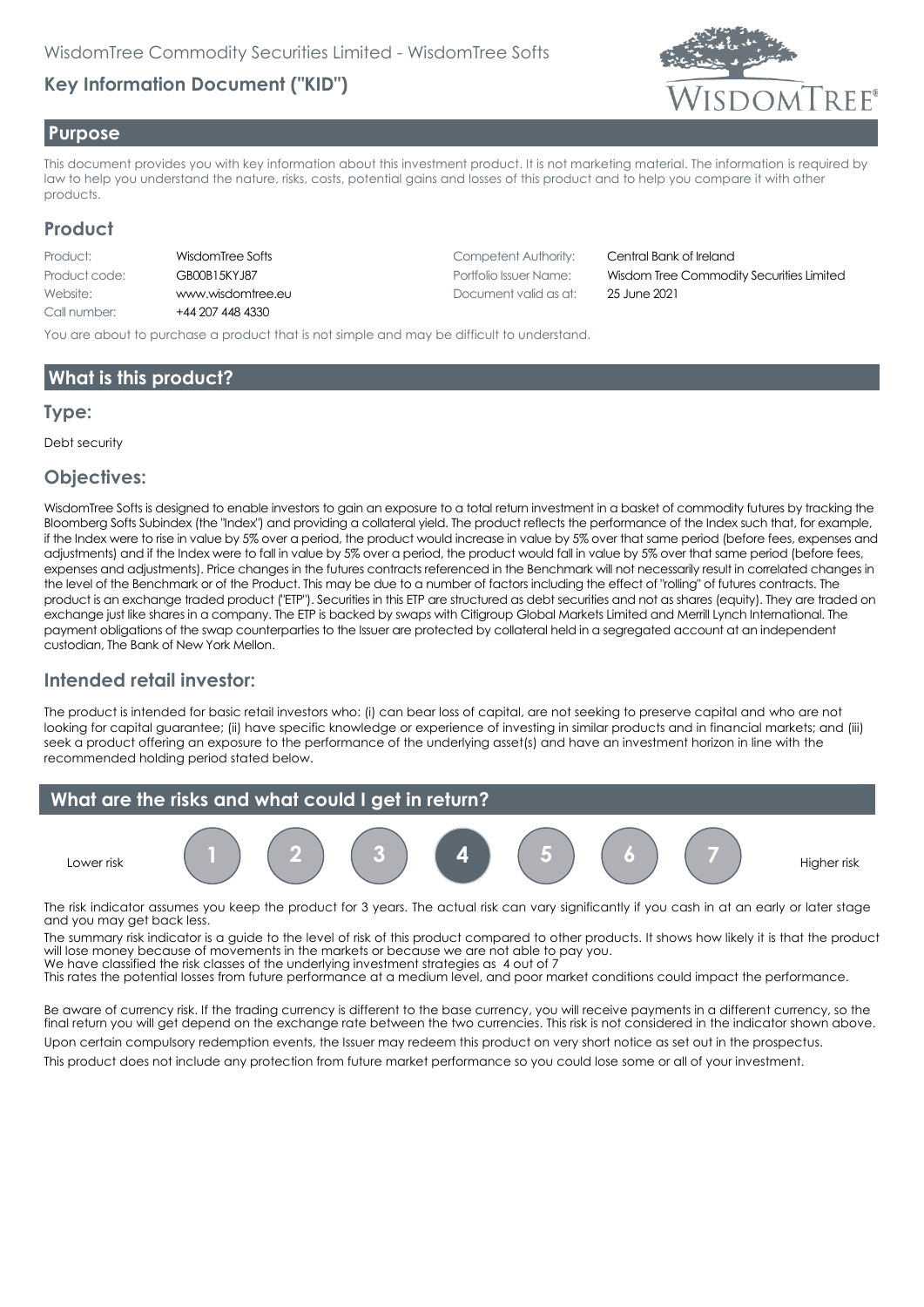# **Key Information Document ("KID")**



### **Performance scenarios**

| Investment 10000 USD  |                                     |               |              |                                             |  |
|-----------------------|-------------------------------------|---------------|--------------|---------------------------------------------|--|
|                       |                                     | 1 year.       | 2 years.     | 3 years.<br>(recommended<br>holding period) |  |
| Stress scenario       | What might you get back after costs | 6751.55 USD   | 5 654.51 USD | 4 906.59 USD                                |  |
|                       | Average return each year            | $-32.48\%$    | $-24.8\%$    | $-21.13\%$                                  |  |
| Unfavourable scenario | What might you get back after costs | 7 262.11 USD  | 6063.54 USD  | 5 180.38 USD                                |  |
|                       | Average return each year            | $-27.38\%$    | $-22.13%$    | $-19.69%$                                   |  |
| Moderate scenario     | What might you get back after costs | 9 215.87 USD  | 8492.88 USD  | 7826.6 USD                                  |  |
|                       | Average return each year            | $-7.84%$      | $-7.84%$     | $-7.84%$                                    |  |
| Favourable scenario   | What might you get back after costs | 11 693.67 USD | 11893.9 USD  | 1822.94 USD                                 |  |
|                       | Average return each year            | 16.94%        | 9.06%        | 5.74%                                       |  |

The figures shown include all the costs of the product itself, but may not include all the costs that you pay to your advisor or distributor. The figures do not take into account your personal tax situation, which may also affect how much you get back.

This table shows the money you could get back over the recommended holding period, under different scenarios, assuming that you invest 10 000 USD.

The scenarios shown illustrate how your investment could perform. You can compare them with the scenarios of other products.

The scenarios presented are an estimate of future performance based on evidence from the past, and are not an exact indicator. What you get will vary depending on how the market performs and how long you keep the investment.

The stress scenario shows what you might get back in extreme market circumstances, and it does not take into account the situation where we are not able to pay you.

Market developments in the future cannot be accurately predicted. The scenarios shown are only an indication of some of the possible outcomes based on recent returns. Actual returns could be lower.

### **What happens if WisdomTree Commodity Securities Limited is unable to pay out?**

The Issuer is a special purpose company. In case of a default by the Issuer (or where relevant, the swap counterparty), any claims made against the Issuer will be satisfied in order of the priority of payments set out in the conditions of the product. If the net proceeds from the enforcement of the secured property relevant to the product are not sufficient to meet all obligations and make all payments then due in respect of the securities, the obligations of the Issuer in respect of such securities will be limited to the net proceeds of realisation of the relevant secured property. In these circumstances you may suffer a loss if you cannot realise the full value of your investment.

# **What are the costs?**

#### **Costs over Time**

The Reduction in Yield (RIY) shows what impact the total costs you pay will have on the investment return you might get. The total costs take into account one-off, ongoing and incidental costs.

The amounts shown here are the cumulative costs of the product itself for three holding periods. The figures are estimates and may change in the future.

The person selling you or advising you about this product may charge you other costs. If so, this person will provide you with information about these costs, and show you the impact that all costs will have on your investment over time.

| Investment 10000 USD            |           |              | If you cash in after 1 year. If you cash in after 2 years. If you cash in after 3 years. |
|---------------------------------|-----------|--------------|------------------------------------------------------------------------------------------|
| <b>Total costs</b>              | 92.15 USD | 170.69 USD I | 237.13 USD                                                                               |
| Impact on return (RIY) per year | $-0.99\%$ | $-0.99\%$    | $-0.99%$                                                                                 |